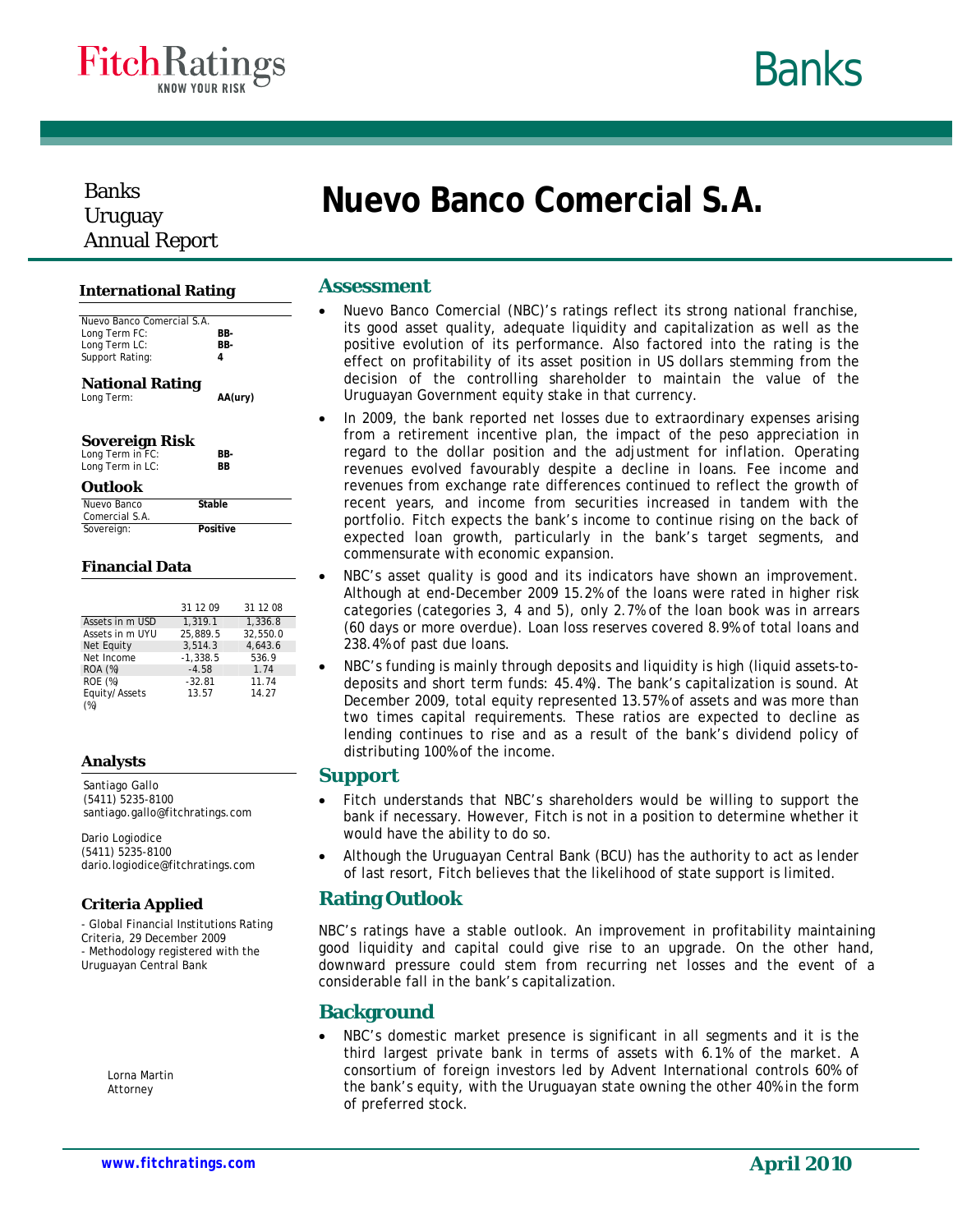



- NBC is the third largest private bank in terms of loans and deposits.
- It was created with the assets of three entities liquidated in 2002.
- A consortium of foreign investors led by Advent International controls 60% of the bank's equity.

### **Profile**

NBC was created in 2003 with part of the assets of Banco Comercial, Banco Montevideo and Banco Caja Obrera, banks suspended following the 2002 crisis and subsequently liquidated. The bank was organised with the Uruguayan state as the sole shareholder, with the ultimate aim of its privatisation. Payment was made through the issue of Certificates of Deposits (CDs) for the amount of USD 825 million, to be repaid over a six-year period. Of the original amount, USD 120 million was capitalized by the Uruguayan state and the bank paid the last instalment in March 2009.

Banco Comercial was one of Uruguay's largest private sector banks in terms of assets and deposits, and was the sole leader in retail banking. Banco Montevideo was an aggressive competitor in the consumer and corporate banking segments, and Banco Caja Obrera focused on inland services to the agricultural sector. Initially, NBC concentrated on the organization of its business, the management and recovery of credits acquired, as well as retaining its customer base and managing liquidity.

In June 2006, a consortium of investors led by Advent (see below), and with the participation of Morgan Stanley Alternative Investments, DEG (a German financial development company) and FMO (Netherlands Development Finance Company), acquired 60% of NBC's shares from the Uruguayan state. These shares represent 100% of the voting rights. The other 40% of the shares remained in the hands of the state in the form of preferred shares entitled to an annual fixed dividend of 4% and the right to elect one member on the bank's surveillance committee. Advent has a 7-year term call option which it may exercise at any time, and the Uruguayan state has a put option which it may only exercise at the end of that term.

Advent is an investment fund with offices in 15 countries and 8 affiliates in other countries, over 150 qualified investment staff from 27 nations. Since 1984 it has invested in over 500 companies in different sectors and stages of development, in 39 countries. In Latin America, it has invested an aggregate amount of over USD 6 bn in 39 companies since 1996. Since start-up, Advent has taken capital from over 200 institutional and corporate investors for over USD 24 bn. Investors are mostly public and private pension funds, financial entities, and insurance companies, university funds and corporations.

The new shareholders kept on most of NBC's management team and, in general terms, maintained the bank's strategy. However, at the beginning of 2010 some changes were made to the structure and management with a focus on increasing the bank's commercial drive. The main changes include the general manager, three new directors and the incorporation of two commercial managers, one for retail banking and SMEs, and another to take on wholesale banking.

The bank's main strategy targets SMEs and consumer lending, segments in which it is a market leader, broadening the range of services to new upper- and lower-end segments as banking services expand together with the country's economic growth. Product cross-selling and transactional services are also key to the bank's strategy in order to continue developing fee income. In this context, seeking to enhance consumer banking, NBC launched a new branch-network model and acquired a new IT platform which was deployed in March 2010, enabling increased commercial capacity and enhanced efficiency as it frees employees from operating tasks.

At end-December 2009 NBC had 47 branches and 810 employees. It has a strong credit card business unit (Visa, MasterCard and American Express) and owns Brazilbased NBC Bank Brasil, a small bank with headquarters in the city of Porto Alegre and three branches in Southern Brazil. The bank's assets totaled R\$ 220.7 million and equity was R\$ 51.9 million at December 2009.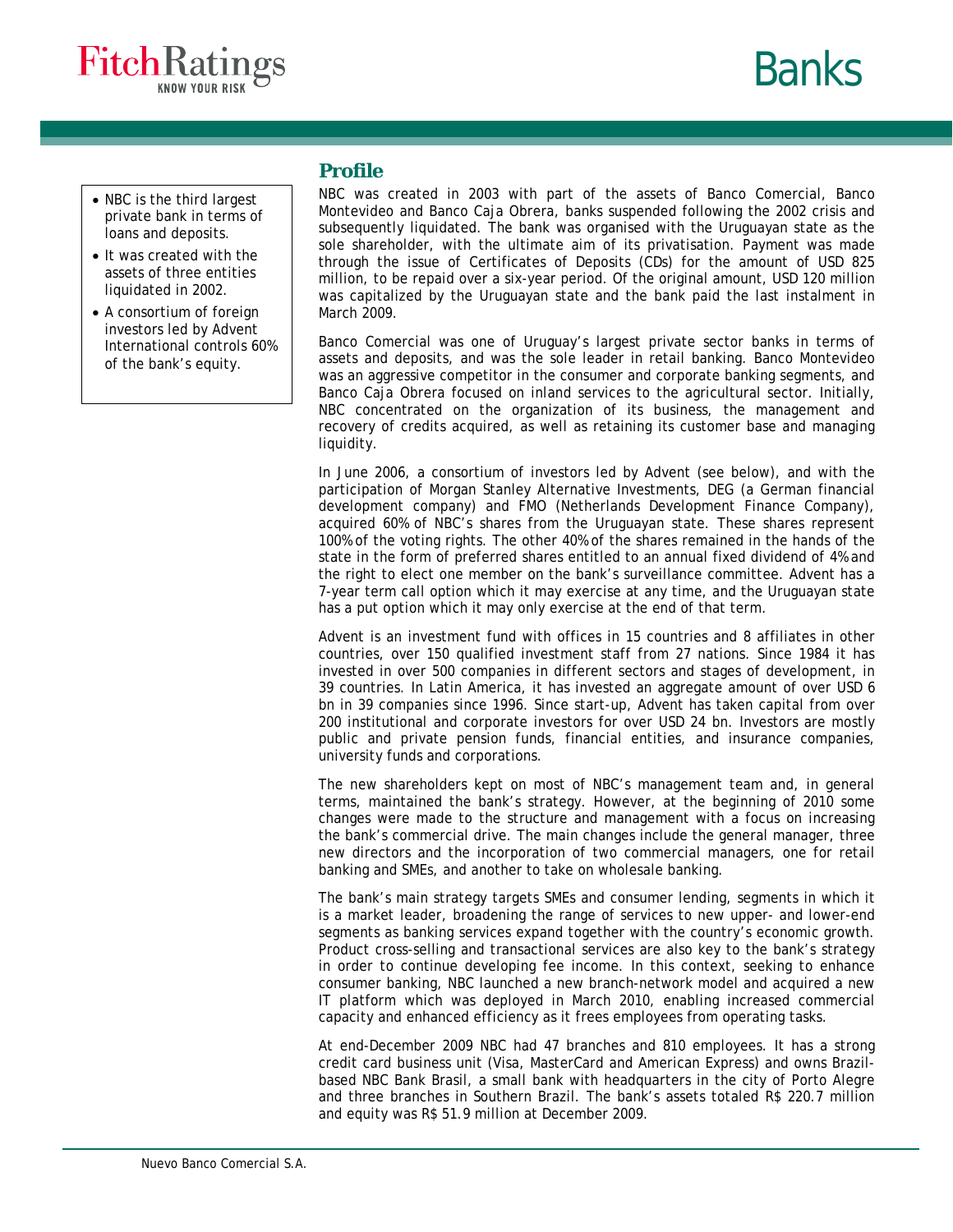

Given NBC's broad customer base and range of products, its strong franchise in target sectors and extensive geographical coverage coupled to its good performance and the relatively benign growth forecasts for the Uruguayan economy, Fitch estimates that the bank is in a favourable position to meet its growth objectives.

### **Performance**

**Sovereign Risk.** Uruguay's long term Foreign Currency IDR rating is "BB-" and its Local Currency IDR is "BB", both with a positive outlook since July 13, 2009. Uruguay's credit quality is based on its manageable financial needs, the improvement in the country's sovereign debt dynamics and prudent macroeconomic policies, which have allowed for stability supported by high growth rates and a reduction of external vulnerabilities. In addition, a comparatively high income per capita base, political stability and good social indicators lead to the expectation of sustainable economic growth.

On the other hand, Uruguay's main economic weaknesses continue to be the high foreign debt burden, lower prospects of growth, a weaker peso, exchange rate exposure of the public debt, the fiscal situation and relatively low levels of external liquidity.

Following a period of strong GDP growth with an average 6.7% expansion rate over a 5-year period up to 2008, the Uruguayan economy saw a slowdown in 2009 as a result of the global recession and a fall in domestic demand; nevertheless, real growth stood at 1.9% for the year. Fitch expects the growth cycle to continue at a pace of 3.8% in 2010.

Inflation in 2009 was 5.9% and Fitch expects it to be 6.0% in 2010, within the range targeted by the BCU (7% - 3%).

Finally, the country has reduced its vulnerabilities to external shocks through a series of variables: the reduction of its needs for external financing, diversification of export destinations, and conservative prudential regulation of the financial system. Furthermore, historically high international reserves, greater flexibility in exchange rates compared to former crises and a stronger financial system have helped the country to overcome the 2008 external shocks without any major disruption. Nevertheless, the country continues to be vulnerable to any strong fall in commodity prices and to currency risks, as well as a severe deterioration of the Argentine economy.

According to Fitch's Bank Systemic Risk (BSI) report, the Uruguayan financial system is rated in category "E", which is assigned to very weak systems. However, its Macro Prudential Indicator (MPI) is **"**1**"**, which implies low potential vulnerability to current systemic crises.

The private banks' profitability ratios measured in Uruguayan pesos were negative for 2009, largely as a result of the high appreciation of the Uruguayan peso and inflation adjustment. Service margins and income from securities were positive, and enabled the banks' operating income to grow almost 32% despite a slowdown in loan growth, a rise in provisioning (mainly anticyclical provisions) and the rise in costs. Accordingly, the private banks' ROE and ROA ratios at end-December 2009 were -8.3% and -0.8%, respectively.

In 2009 loans to the non financial sector of the system increased 5.9%, mainly during the surge seen in the last quarter of the year. Asset quality remained sound and delinquency was 1.1% at December 2009 (December 2008: 1.0%). Deposits of the non financial sector increased by 17.9%, showing steady growth both in resident and non resident deposits; most of these are still sight deposits (80.1% at end-December 2009).

**Uruguay Sovereign Rating: IDR Foreign Currency:** 'BB-' **IDR Local Currency:** 'BB' **Country Ceiling:** 'BB+' **2010 GDP Growth forecast:** 3.8%

**Challenges ahead:** 

- High indebtedness
- Dollarised debt and financial system
- Lower growth prospects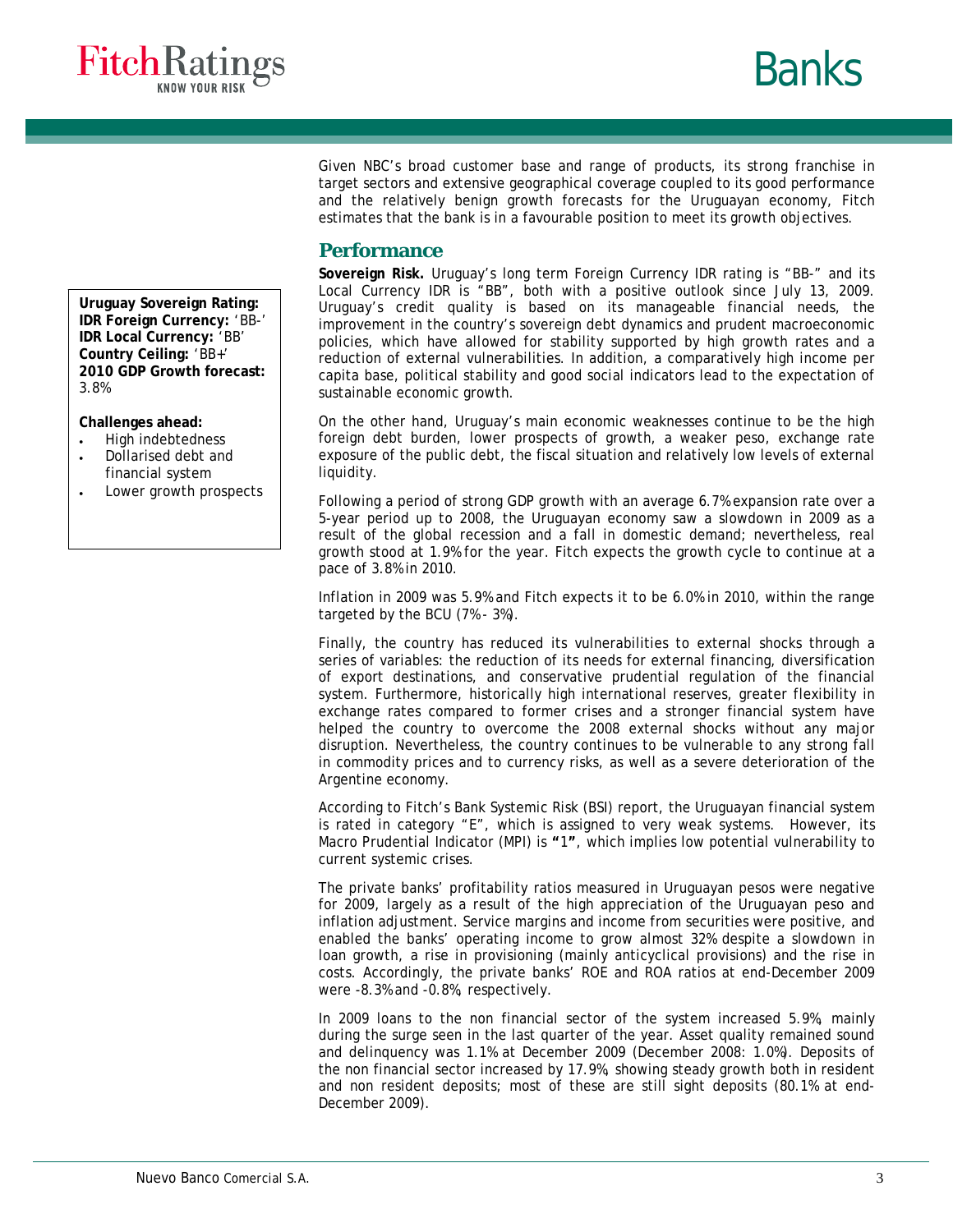



- The bank's results were negative due to extraordinary personnel expenses, the appreciation of the peso and inflation adjustment.
- Operating revenues showed a favourable evolution.
- Spending was high and any significant improvement in efficiency is unlikely in the short term.

The system's liquidity and capitalization continue to be very high, with liquid assets and interbank loans covering 56.2% of liabilities at December 2009. The system's regulatory capital accounted for 16.7% of risk-weighted assets and was more than two times the minimum requirements at end-December 2009.

**Entity Performance**. NBC's net result in 2009 showed a significant fall compared to the previous year, recording net losses. The bank's profitability was severely affected by exchange rate variations (as in the previous years), inflation adjustment reinstated by the BCU in 2009 and extraordinary expenses resulting from a retirement incentive plan to which 108 employees subscribed (see below).

Operating revenues showed a favourable evolution despite the fall in loans (influenced by the appreciation of the peso) which affected the interest margin (see below). Net fees and revenue from exchange rate differences maintained the upward trend of recent years, and income from securities increased reflecting portfolio growth.

Hence, if the effect of exchange rate differences (UYU 546.3 million included on Line 29 of the income statement attached), the inflation adjustment (UYU 457.6 million, on the same line), not performed in 2008, and the extraordinary human resources expense are excluded, the bank's net result would have totaled UYU 156.1 million (equivalent to USD 8 million), i.e., 39.5% below the figure for the previous year, or 24.5% in dollars. Additionally, the market value of the securities registered as available for sale was a positive UYU 257.3 million (equivalent to USD 13.1 million) for the year, which if considered as income for the year, adjusted profits for 2009 would have stood at UYU 413.4 million (USD 21.1 million), well above the UYU 48.2 million of 2008 on a comparable base.

**Operating Revenues:** Since 2008, net interest revenue have been under pressure as a result of a fall in international interest rates, which affected NBC's sizeable volume of placements with foreign banks, the rise in liquidity requirements (see Funding and Liquidity, below) and the decision by the BCU to stop compensating the latter. Despite this, the bank has managed to keep a stable financial margin on its loan portfolio, which benefitted from its strategic focus on consumer loans and SMEs. Interest paid declined due to the fall in the volume of deposits (partly due to the appreciation of the peso) and the drop in interest rates mentioned above. Therefore, the financial margin-to-assets ratio increased during the year to 6.2% (5.6% at December 2008). Fitch expects net interest revenue to continue to be favourable in 2010 on the back of expected loan growth, particularly in the bank's target segments, and commensurate with economic expansion.

For several years, seeking to generate higher service income, the bank has strategically targeted increased product cross-selling to a broad customer base. Thus, these fees reported a good evolution and increased by 12.7% during the year (39.8% if stated in dollars, due to the appreciation of the peso). Still, these revenues continue to be low as a proportion of total revenues. Even though this is common to the whole of the financial system, it is a weakness, and Fitch believes that success in the diversification of revenues will be important to the bank in the face of narrowing spreads.

In addition, the bank decided to place a portion of its surplus funds in Latin American government and corporate securities, all of which have an international investment grade rating, seeking a somewhat higher yield as high liquidity has an adverse effect on the financial margin.

Other Income and Expenses, in Line 5 of the attached spreadsheets, mostly includes income from foreign exchange transactions, as well as income from trading and valuations of other assets and liabilities and other operating revenue that have evolved favourably due to significantly volatile exchange rates during the last two years.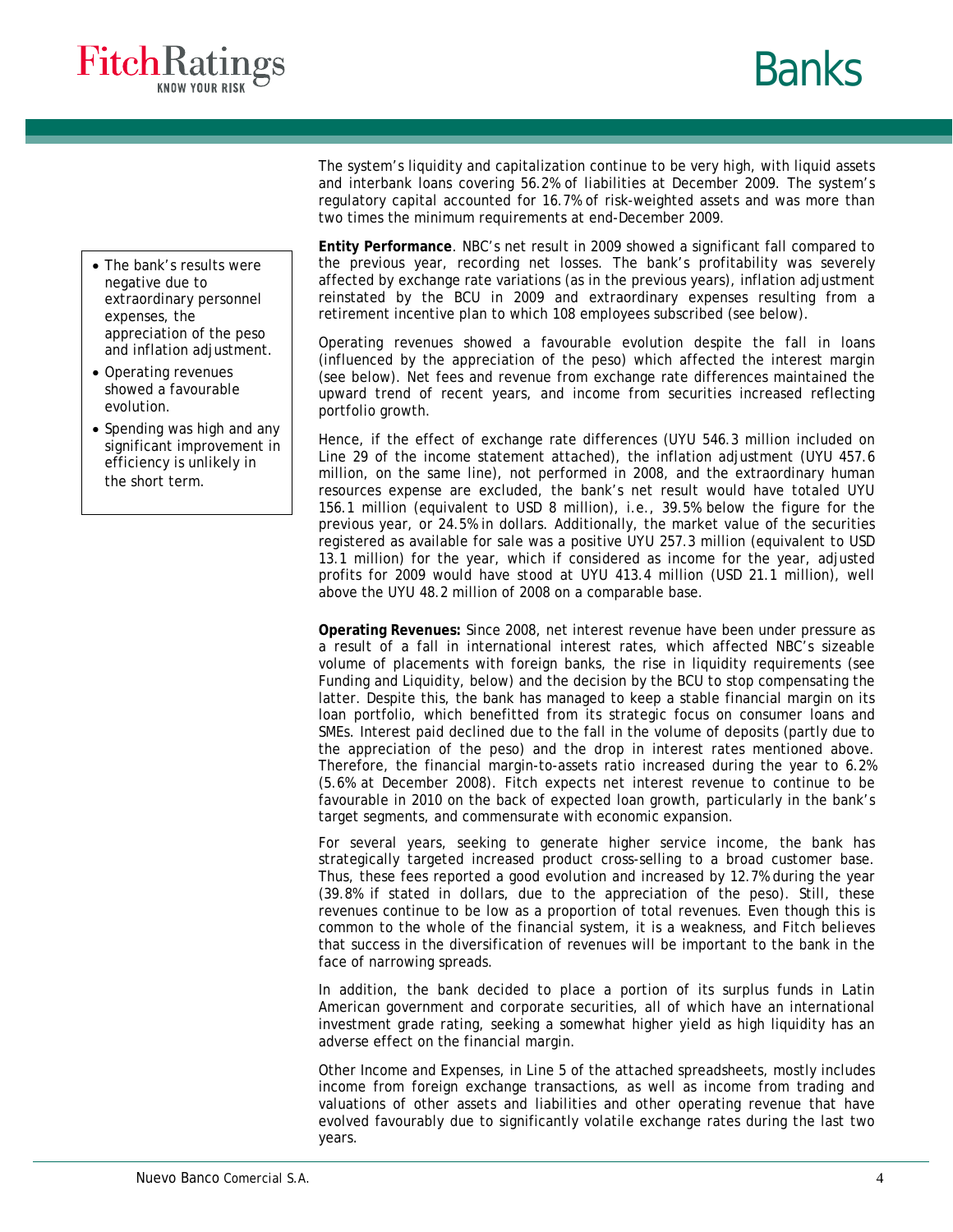



**Loan Loss Provisions:** Since the bank's organization up to 2008 these charges were reversed due to a strong recovery of loans acquired from the liquidated banks. Naturally, as collection efforts succeeded, the recoveries have dwindled and in 2009 they were surpassed by provisions, although these are still low compared to the portfolio (1.24% at end-December 2009), reflecting its good asset quality. Fitch expects these charges to increase as credit rebounds, particularly consumer loans, and portfolios mature, though remaining low as no significant increase in bad debt is expected.

**Non-Interest Expense:** The bank's cost base was high (costs-to-assets: 8.9% at end-December 2009). The bank's management is aware of this situation and is making efforts to control costs and improve its cost efficiency ratios. Nevertheless, because of the nature of the market, many of the costs cannot be reduced. The retirement incentive plan mentioned above was implemented in 2009 to this end, with 108 employees adhering to it, which signified an extraordinary expense of around UYU 490.7 million (USD 25 million), which the bank estimates will be repaid in roughly 3 years. This explains the greater part of the hefty surge in costs during the year, to which is added the appreciation of the peso and inflation. If extraordinary expenses are excluded, total costs rose 12.8% compared to December 2008. Fitch expects the Banks cost base to show a gradual improvement in the coming years as the expected loan growth and the savings from the retirement plan materialise.

Losses from exchange rate differences worth UYU 546.3 (some USD 27.8 million) that caused the appreciation of the Uruguayan peso (2008 posted a profit of USD 11.4 million) had an impact on the active position in US dollars which is maintained in accordance with the the bank's policy. Throughout 2009 this figure was between USD 80 and USD 100 million (USD 88.4 million at end-December 2009). This is due to NBC's main shareholder's decision to maintain the value of the state-owned equity in US dollars, hence the bank's profitability will continue to be influenced by the evolution of the exchange rate.

**Outlook:** The Uruguayan financial system has been showing signs of greater dynamics in recent years, with lending to the private sector starting to grow strongly, particularly in the consumer segment. Nevertheless, in light of the economic slowdown and the international crisis in 2009, credit growth slowed. The economy is expected to rebound more vigorously in 2010 and therefore loans should follow suit. In this sense, Fitch expects the composition of NBC's operating income to continue evolving favourably. Therefore, it will be important for the bank to continue to increase fee income and keep its costs under control. In addition, as was seen over the last two years, NBC's final income could be strongly influenced by the evolution of the exchange rate and inflation.

## **Risk Management**

Because of the nature of the bank's business activity, its main risk is of a credit nature. Market risk exposure is moderate and consists mostly of foreign exchange risk resulting from the bank's highly dollarised assets and liabilities. However, NBC's main shareholder's decision to maintain a significant open position in USD generates a high market risk and adds a volatile element to the bank's profitability.

The bank has implemented a comprehensive risk management model in order to adapt to the BCU's Minimum Management Standards for financial institutions. Accordingly, the bank set up a Comprehensive Risk Management Committee with an end to administrating the different risks it could be exposed to, including credit, market, liquidity, country, operating, compliance, and reputation risks.

**Credit Risk:** The general guidelines of the bank's credit policy are set out in the credit risk manual. This manual also includes the different levels of credit authority including all the stages from the analyst to the board of directors.

- The bank's main risk is credit risk although it is also exposed to market risk due to its active position in USD.
- Asset quality is improving and levels of past due loans are low.
- Assets and liabilities are highly dollarized, as with the financial system as a whole.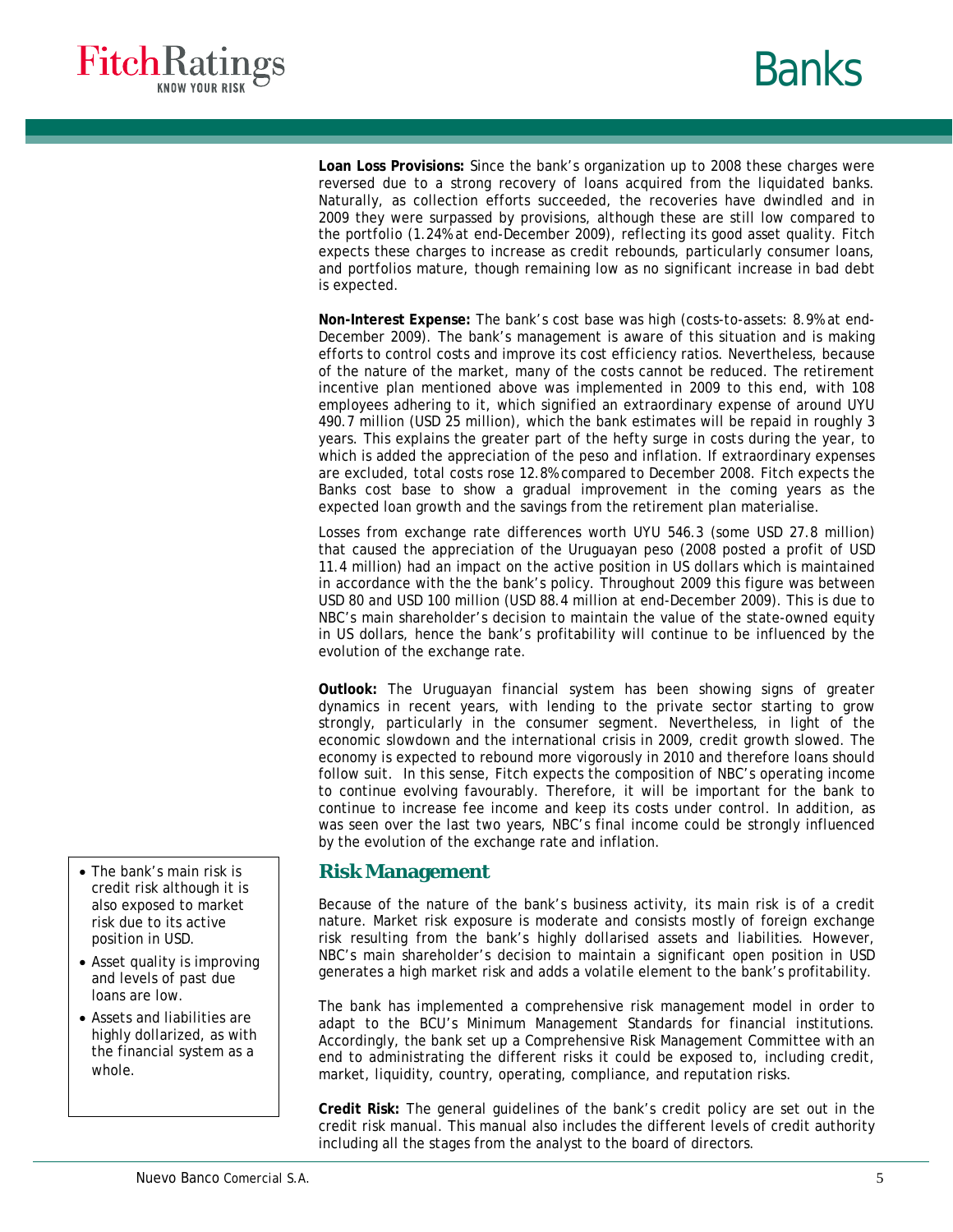



In the Personal and SME Banking units, approval is through an electronic scoring system. In Corporate Banking, loans of up to USD 500,000 are approved by a credit committee, those between USD 500,000 and USD 2 million require the approval of the general manager, and those exceeding that amount are submitted to the decision of the Board.

At December 2009, NBC's total loan book comprised 64.4% of lending to the non financial sector and 35.6% to the financial sector. These indicators reflect a significant change compared to FY 2008 (55% and 45%, respectively) as the bank reduced its exposure to financial entities in view of the sharp fall in international rates coupled to the financial crisis.

NBC's loans to the non financial sector, stated in pesos, declined by 18.4% over the last year, largely due to the appreciation of the peso since in US dollars they remained stable. It should be emphasised that 71.7% of the loan book is US dollardenominated. Furthermore, 88.1% of the portfolio corresponded to resident loans at end-December 2009, which was considerably higher than the average for the financial system, and resulted from the bank's strategy to focus on business activities with local customers.

A breakdown of total loans shows corporate customers accounting for 45.9%, SMEs 26.8%, consumer loans 22.2%, loans granted by NBC Bank Brasil 3.3% and the remainder consists of loans to employees and others. In recent years, the bank has been seeking to increase its market share in the consumer loans segment in Uruguay and its overall share has grown (at December 2008 it was 17.6%), a tendency which should continue. In this respect, during the last fiscal years, the bank acquired several portfolios mostly in the lower-end segments. In 2009 these acquisitions totaled around UYU 371 million.

Levels of concentration in the loan book are acceptable. At December 2009, the twenty major exposures accounted for 22.8% of the total loan book, falling below the levels of the previous year (25%), which resulted from the appreciation of the peso, since the major portion of loans is US dollar-denominated, and the rise in consumer loans. The major exposure accounted for only 11.4% of the bank's equity, which reflects NBC's customer profile, where the corporate loan book is actually largely made up of medium and large companies. All these exposures' loans were current at end-December 2009 and were rated in categories 1 or 2, except for 2 customers who were rated in lower categories but whose debt was covered by liquid guarantees.

The loan-classification rules established by the BCU include subjective criteria and stress tests with stringent assumptions. This leads to a high proportion of nonperforming loans falling into the riskier categories (categories 3, 4 and 5) in the case of almost all the banks. Despite this, a considerable portion of the portfolio is making timely payments, which is reflected in the substantially lower past-due portfolio (see below).

Accordingly, NBC's nonperforming-to-total loans ratio was 15.2% at end-December 2009 and, though this is still high for the reasons explained above, it has shown continued improvement over the last few years if compared to 31.6% recorded at end-December 2006. In addition, past-due loans (60 days or more overdue) also showed a positive evolution based on improved economic conditions. Nevertheless, nonperforming loans increased during 2009 due to the economic slowdown and the maturing portfolio, accounting for 2.66% of total loans at end-December 2009 (1.7% in December 2008). Despite this rise, Fitch considers that NBC's bad debt base is low in view of its retail profile. With this in mind, coupled to consumer loan growth in recent years and delinquency at historically low levels in Uruguay, Fitch believes that past due loans will increase gradually as the loans mature.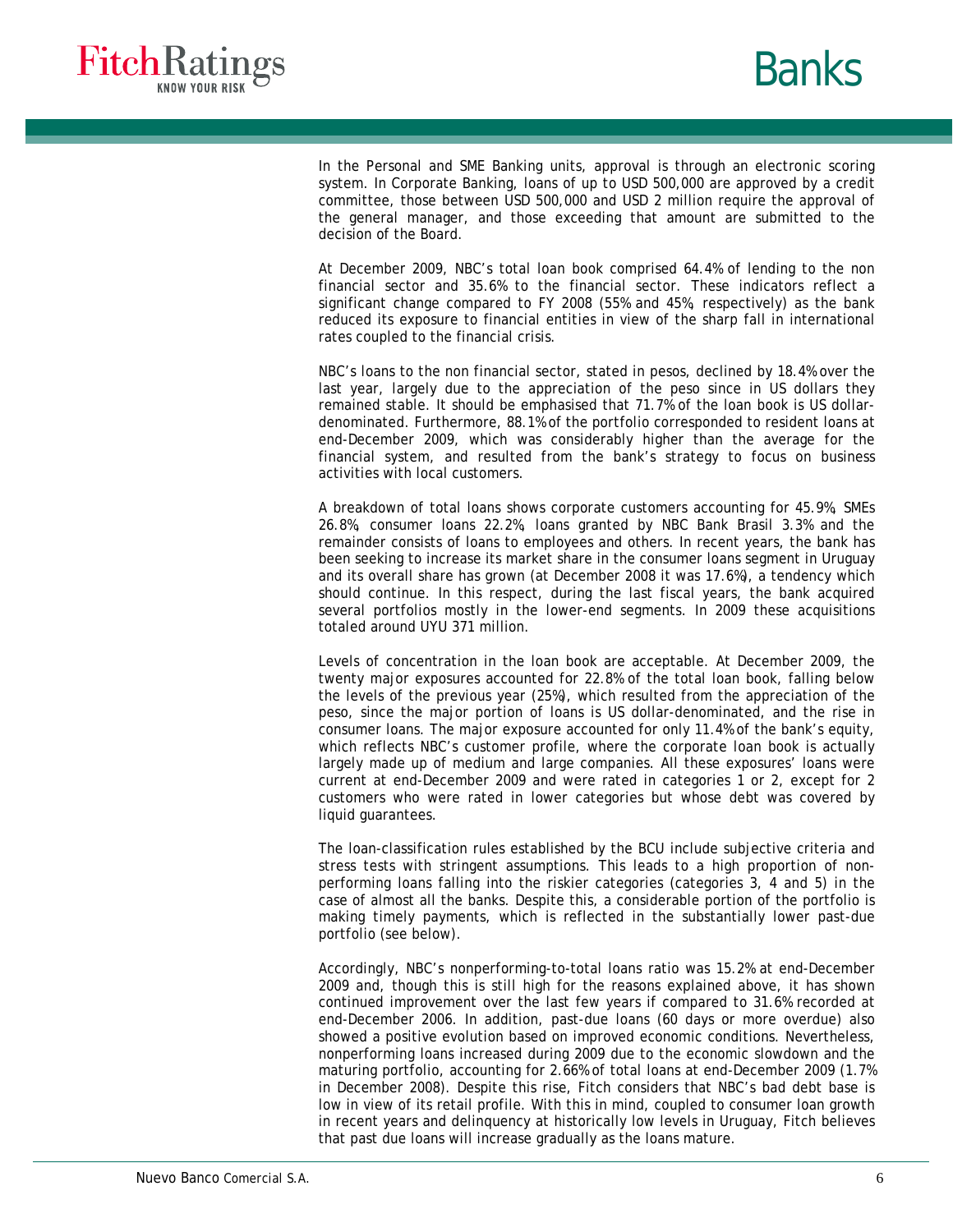



Although reserves cover 58.5% of the portfolio rated in categories 3, 4 and 5, Fitch believes this level to be adequate considering that these loans have admissible guarantees covering 54.9%, the low delinquency level of the portfolio and that total reserves represent around 8.9% of total loans (including a statistical loan loss reserve of UYU 428.6 million (USD 21.8 million). In addition, charge offs have remained at a low base (1.1% of the portfolio at December 2009).

Interbank loans were largely placed as follows: 67.1% of total loans at end-December 2009 with the BCU; 27.8% with foreign banks of high international rating; and 4.4% with NBC Bank Brasil.

NBC's security portfolio increased considerably during 2009 as a result of the bank's policy to place a large portion of its liquidity in corporate and sovereign securities of other Latin American countries seeking greater returns. At end December 2009, these were only 9.6% of assets. Uruguayan government securities represented around 39.0% of this book and 23.3% included international agencies and government securities issued by Chile, Brazil, Argentina, Peru and Colombia, and the reamaining 36.4% mainly represented private issuers of Brazil and USA. At yearend most of these assets were marked to market, with 89.6% available for sale and 9.2% for trading. It should be emphasised that the variation in market value of the securities recorded as available for sale had a positive effect on equity worth UYU 257.3 million (equivalent to USD 13.1 million) for the year.

**Market Risk:** Although NBC operates with relatively well matched currencies, currency risk is high, as it is for most of the banks, due to the highly dollarised nature of the Uruguayan economy. At December 2009, around 68.9% of assets and 72% of deposits were USD denominated, with a net asset position of USD 88.4 million, equivalent to 49.4% of the bank's equity. This position is above that of NBC's peers since, as mentioned above, it arises from the main shareholder's decision to maintain its investment in USD.

NBC's interest rate risk is fairly low, given the generally short term nature of assets and liabilities in the Uruguayan financial system, which allows for a quick adjustment of interest rates. At December 2009, 81.9% of total loans (including interbank loans) and almost all the deposits had maturities under one month.

The bank measures its portfolio interest rate risk using a VaR methodology at 99% level of confidence and a 10-day time horizon. At end-December 2009, the regulatory capital requirement on interest rate risk for the securities portfolio was USD 9 million, equivalent to only 4.4 % of equity.

# **Funding and Capital**

**Funding and Liquidity:** The bank's liabilities are largely made up of non financial sector deposits, which represented 78.0% of assets at December 2009. Although these deposits declined throughout the year by 17.7% measured in pesos, in US dollars (73.1% of deposits are dollar-denominated) theyincreased by 2.1% despite having amortised the last CD installment (USD 20 million) and the return of state deposits for some USD 150 million originated at the time the bank was incorporated.

NBC's liquidity is ample. Liquid assets (cash assets, deposits with the BCU, national government securities for trading and available for sale, and interbank loans) repesented 45.4% of total deposits and short term funds. It should be emphasized that in June 2008, the BCU raised minimum reserve requirements to 25% for deposits in local currency and 35% in foreign currency (from 17% and 25%, respectively). In March 2010 the BCU returned them to their previous base.

- The bank's funding is mainly through deposits.
- Good liquidity and capitalization levels.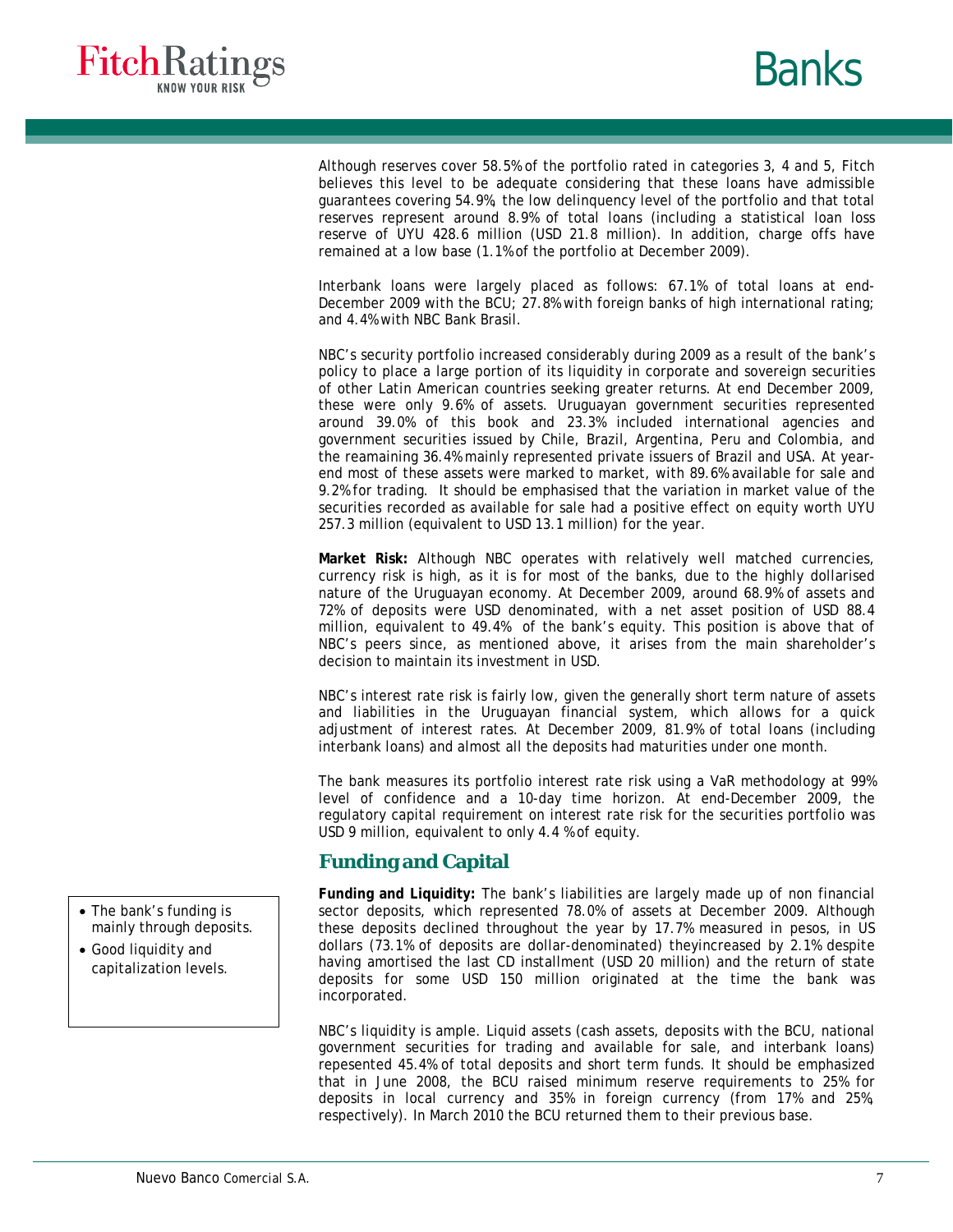



Finally, at the beginning of 2009 the BCU eliminated the additional requirements it established for NBC since its organization and the bank's requirements were set at the same level as for the other banks. In addition, the bank had to make a 100% reserve for the payment of the CD instalments 90 days in advance, which ended with the payment of the last amortization installment.

**Capital:** NBC's capitalization is sound. At December 2009, total equity represented 13.57% of assets and 17.0% risk-weighted assets. Likewise, the bank's regulatory capital was 2.1 times in excess of the BCU's minimum requirement. These indicators are above the average for private sector banks (9.6% and 16.7%, respectively).

The bank's dividend policies contemplate a full distribution of the profits considering its ample capitalization. In this respect, Fitch estimates that the declining trend seen in the bank's capitalization ratios shall continue in the next few years, though it will be gradual and the bank will continue to show adequate capitalization.

Finally, NBC must pay a fixed dividend of 4% on 40% of its capital which was converted to preferred shares (approximately UYU 1.453 million or USD 70 million) and is still owned by the Uruguayan State. Dividends are subject to the distribution of profits and are not accumulative.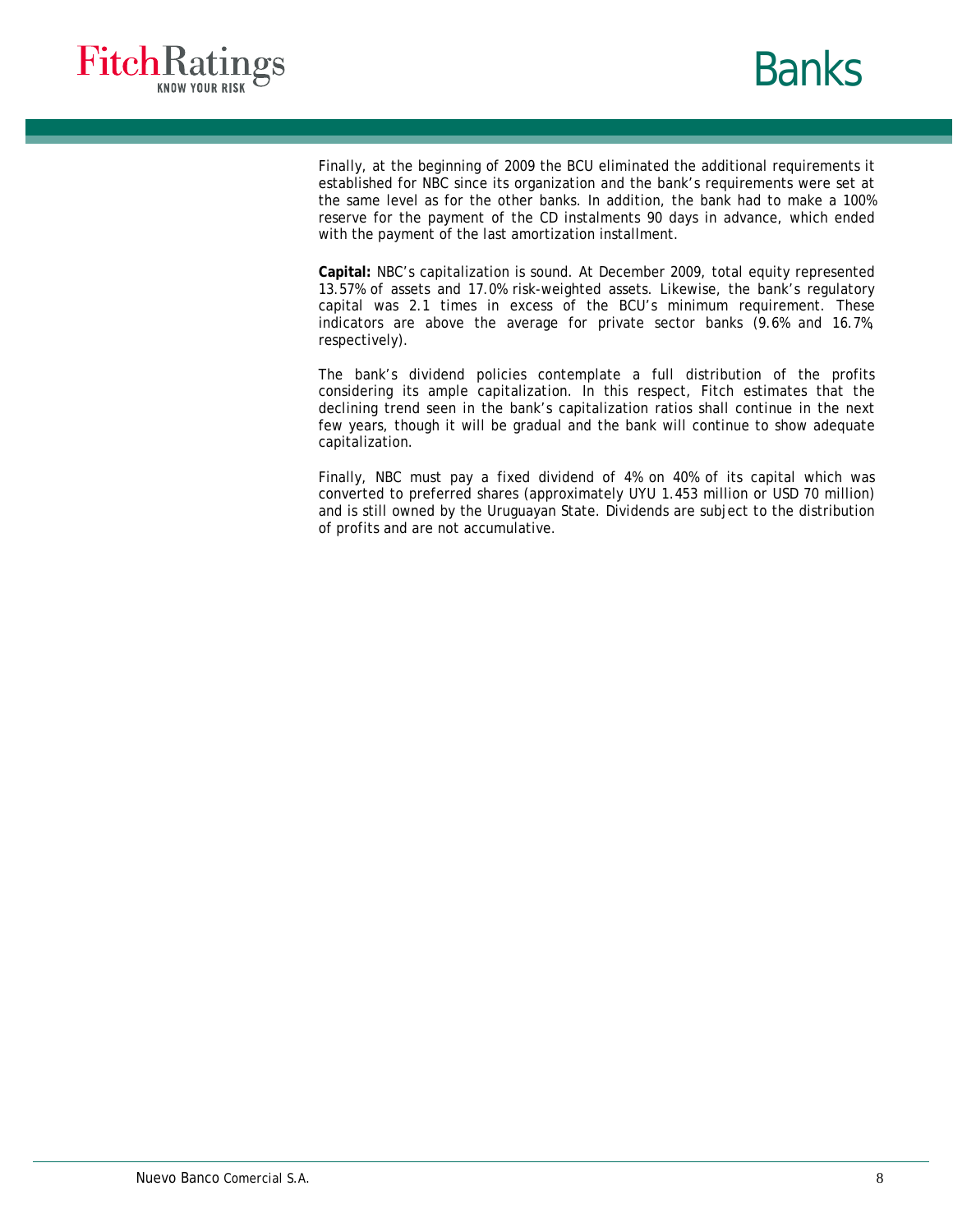



## **OPINION**

The Rating Committee held on April 28, 2010, has decided to confirm the following ratings of Nuevo Banco Comercial S.A.:

- Foreign Currency Long Term Issuer Default Rating: BB-.
- Local Currency Long Term IDR: BB-
- National Long Term Rating: AA(ury).
- Support Rating: 4.

The Outlook is Stable.

At the same time, the AA(ury) rating on the Certificates of Deposits was withdrawn as the certificates have been fully repaid.

**Category BB is defined as follows:** 

Speculative. 'BB' ratings indicate that there is a possibility of credit risk developing, particularly as the result of adverse economic change over time; however, business or financial alternatives may be available to allow financial commitments to be met. Securities rated in this category are not investment grade

**Support Rating 4 is defined as follows:** 

A bank where support is likely but not sure.

**Category AA(uy) is defined as follows:** 

'AA' national ratings denote a very strong credit risk relative to other issuers or issues in the same country. The credit risk inherent in these financial commitments differs only slightly from the country's highest rated issuers or issues.

The modifiers "+" or "-" may be appended to a national rating to denote relative status within the corresponding category, and do not alter the definition of the category to which they are appended.

> Lorna Martin Attorney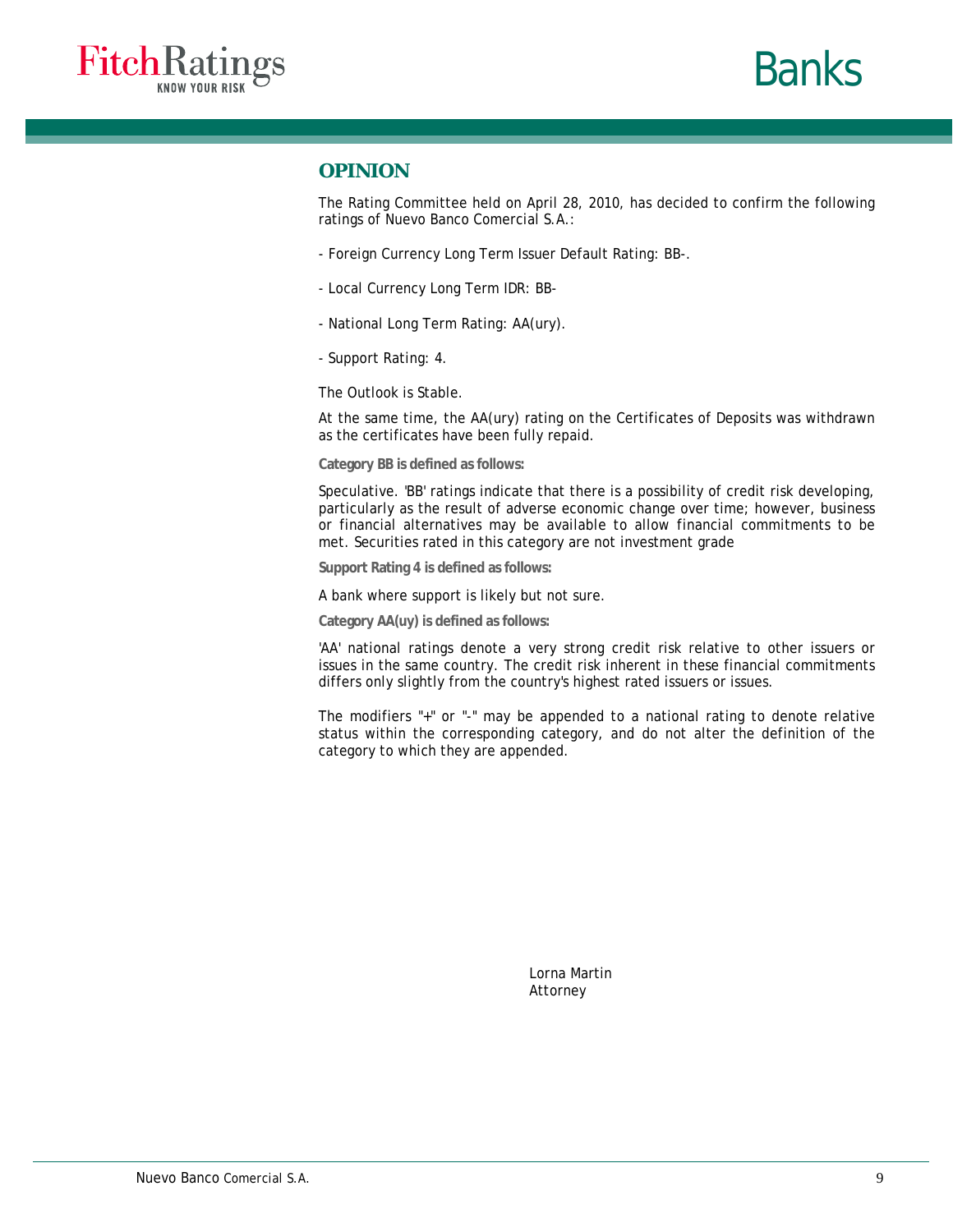# **Banks**

# **Nuevo Banco Comercial S.A.**

#### **Income Statement**

|                                                                                     |                 | 31 Dic 2009        |                          | 31 Dic 2008        | 31 Dic 2007              |                    | 31 Dic 2006    |                    |                          |
|-------------------------------------------------------------------------------------|-----------------|--------------------|--------------------------|--------------------|--------------------------|--------------------|----------------|--------------------|--------------------------|
|                                                                                     | Year End        | Year End           | As % of                  | Year End           | As % of                  | Year End           | As % of        | Year End           | As % of                  |
|                                                                                     | <b>USDm</b>     | <b>UYUm</b>        | Earning                  | <b>UYUm</b>        | Earning                  | <b>UYUm</b>        | Earning        | <b>UYUm</b>        | Earning                  |
|                                                                                     | Original        | Original           | Assets                   | Original           | Assets                   | Original           | Assets         | Original           | Assets                   |
|                                                                                     |                 |                    |                          |                    |                          |                    |                |                    |                          |
| 1. Interest Income on Loans                                                         | 71,1            | 1.395,1            | 6,62                     | 1.424,6            | 6,63                     | 1.549,7            | 6,25           | 1.272, 1           | 5,41                     |
| 2. Other Interest Income                                                            | 7,2             | 141,6              | 0,67                     | 148,3              | 0,69                     | 224,2              | 0,90           | 197,8              | 0,84                     |
| 3. Dividend Income                                                                  | n.a.            | n.a.               | ÷.                       | n.a.               | $\sim$                   | n.a.               | $\sim$         | n.a.               |                          |
| 4. Gross Interest and Dividend Income                                               | 78,3            | 1.536,6            | 7,29                     | 1.572,8            | 7,32                     | 1.773,9            | 7,16           | 1.469,9            | 6,25                     |
| 5. Interest Expense on Customer Deposits                                            | 8,3             | 162,9              | 0,77                     | 218,7              | 1,02                     | 247,8              | 1,00           | 231,8              | 0,99                     |
| 6. Preferred Dividends Paid & Declared                                              | n.a.            | n.a.               | $\sim$                   | n.a.               | ÷.                       | n.a.               | ÷.             | n.a.               |                          |
| 7. Other Interest Expense                                                           | 2,5             | 50,0               | 0,24                     | 70,1               | 0, 33                    | 43,2               | 0,17           | 14,9               | 0,06                     |
| 8. Total Interest Expense                                                           | 10,8            | 212,8              | 1,01                     | 288,9              | 1,34                     | 291,0              | 1,17           | 246,6              | 1,05                     |
| 9. Net Interest Income                                                              | 67,4            | 1.323,8            | 6,28                     | 1.284,0            | 5,97                     | 1.482,9            | 5,98           | 1.223,3            | 5,20                     |
| 10. Net Gains (Losses) on Trading and Derivatives                                   | n.a.            | n.a.               | $\sim$                   | n.a.               | $\sim$                   | n.a.               | ÷.             | n.a.               |                          |
| 11. Net Gains (Losses) on Other Securities                                          | 11,4            | 223,3              | 1,06                     | 199,3              | 0,93                     | 297,0              | 1,20           | 363,4              | 1,54                     |
| 12. Net Gains (Losses) on Assets at FV through Income Statement                     | n.a.            | n.a.               | ÷.                       | n.a.               | ÷,                       | n.a.               | ÷.             | n.a.               |                          |
| 13. Net Insurance Income                                                            | n.a.            | n.a.               | $\sim$                   | n.a.               | ÷,                       | n.a.               | ÷,             | n.a.               |                          |
| 14. Net Fees and Commissions                                                        | 22,5            | 441,7              | 2,10                     | 392,0              | 1,82                     | 332,7              | 1,34           | 311,7              | 1,33                     |
| 15. Other Operating Income                                                          | 23,5            | 461,4              | 2,19                     | 185,6              | 0,86                     | 391,8              | 1,58           | 378,5              | 1,61                     |
| 16. Total Non-Interest Operating Income                                             | 57,4            | 1.126,4            | 5,35                     | 777,0              | 3,61                     | 1.021, 5           | 4, 12          | 1.053,6            | 4,48                     |
| 17. Personnel Expenses                                                              | 88.0            | 1.728,1            | 8,20                     | 1.096,5            | 5,10                     | 1.009,9            | 4,07           | 827,9              | 3,52                     |
| 18. Other Operating Expenses                                                        | 44,8            | 879,6              | 4,18                     | 705,2              | 3,28                     | 838,2              | 3,38           | 855,9              | 3,64                     |
| 19. Total Non-Interest Expenses                                                     | 132,9           | 2.607,7            | 12,38                    | 1.801,7            | 8,38                     | 1.848,1            | 7,45           | 1.683,8            | 7,16                     |
| 20. Equity-accounted Profit/ Loss - Operating                                       | n.a.            | n.a.               | $\sim$                   | n.a.               | $\sim$                   | n.a.               | $\sim$         | n.a.               | $\overline{\phantom{a}}$ |
| 21. Pre-Impairment Operating Profit                                                 | $-8,0$          | $-157,4$           | $-0,75$                  | 259,3              | 1,21                     | 656,3              | 2,65           | 593,1              | 2,52                     |
| 22. Loan Impairment Charge                                                          | 9,0             | 176,1              | 0,84                     | $-32,3$            | $-0,15$                  | 39,6               | 0, 16          | $-170,2$           | $-0,72$                  |
| 23. Securities and Other Credit Impairment Charges                                  | n.a.            | n.a.               | ÷,                       | n.a.               | $\sim$                   | n.a.               | $\sim$         | n.a.               |                          |
| 24. Operating Profit                                                                | $-17,0$         | $-333,6$           | $-1,58$                  | 291,6              | 1,36                     | 616,7              | 2,49           | 763,3              | 3,24                     |
| 25. Equity-accounted Profit/ Loss - Non-operating                                   | n.a.            | n.a.               | ÷.                       | n.a.               | $\sim$                   | n.a.               | $\sim$         | n.a.               |                          |
| 26. Non-recurring Income                                                            | 0,1             | 2,3                | 0,01                     | 6,7                | 0,03                     | 11,6               | 0,05           | n.a.               |                          |
| 27. Non-recurring Expense                                                           | 0,2             | 3,2                | 0,02                     | 2,0                | 0,01                     | 2,3                | 0,01           | 29,1               | 0,12                     |
|                                                                                     | n.a.            | n.a.               | $\sim$                   | n.a.               | ÷.                       |                    |                |                    |                          |
| 28. Change in Fair Value of Own Debt<br>29. Other Non-operating Income and Expenses | $-51,1$         | $-1.003,9$         | $-4.77$                  | 278.8              | 1,30                     | n.a.<br>$-427,7$   | $-1,73$        | n.a.<br>$-326,5$   | $-1, 39$                 |
| 30. Pre-tax Profit                                                                  | $-68,2$         | $-1.338,4$         | $-6, 35$                 | 575,0              | 2,67                     | 198,4              | 0,80           | 407,7              | 1,73                     |
| 31. Tax expense                                                                     | 0, 0            | 0,1                | 0,00                     | 38,1               | 0, 18                    | 0,1                | 0,00           | 84,2               | 0,36                     |
| 32. Profit/Loss from Discontinued Operations                                        |                 |                    | ÷.                       |                    | $\sim$                   |                    | $\overline{a}$ |                    |                          |
| 33. Net Income                                                                      | n.a.<br>$-68,2$ | n.a.<br>$-1.338,5$ | $-6, 35$                 | n.a.<br>536,9      | 2,50                     | n.a.<br>198,4      | 0,80           | n.a.<br>323,5      | 1,37                     |
|                                                                                     | 13,1            |                    |                          | $-234,0$           |                          | $-97,0$            | $-0,39$        |                    | $-0,24$                  |
| 34. Change in Value of AFS Investments                                              |                 | 257,3              | 1,22                     |                    | $-1,09$<br>÷,            |                    |                | $-55,4$            |                          |
| 35. Revaluation of Fixed Assets                                                     | n.a.            | n.a.               |                          | n.a.               |                          | n.a.               | ÷.             | n.a.               |                          |
| 36. Currency Translation Differences                                                | n.a.            | n.a.               | $\overline{\phantom{a}}$ | n.a.               | $\sim$                   | n.a.               |                | n.a.               |                          |
| 37. Remaining OCI Gains/(losses)                                                    | n.a.            | n.a.               | $\sim$                   | n.a.               | $\overline{\phantom{a}}$ | n.a.               | $\overline{a}$ | n.a.               |                          |
| 38. Fitch Comprehensive Income                                                      | $-55,1$         | $-1.081,2$         | $-5,13$                  | 302,9              | 1,41                     | 101,4              | 0,41           | 268,1              | 1,14                     |
| 39. Memo: Profit Allocation to Non-controlling Interests                            | n.a.            | n.a.               | ÷,                       | n.a.               | ÷                        | n.a.               |                | n.a.               |                          |
| 40. Memo: Net Income after Allocation to Non-controlling Interests                  | $-68,2$         | $-1.338,5$         | $-6, 35$                 | 536,9              | 2,50                     | 198,4              | 0,80           | 323,5              | 1,37                     |
| 41. Memo: Dividends Relating to the Period                                          | n.a.            | n.a.               |                          | n.a.               |                          | n.a.               |                | n.a.               |                          |
| Exchange rate                                                                       |                 | USD1 = UYU19.62700 |                          | USD1 = UYU24.35000 |                          | USD1 = UYU21.50000 |                | USD1 = UYU24.40000 |                          |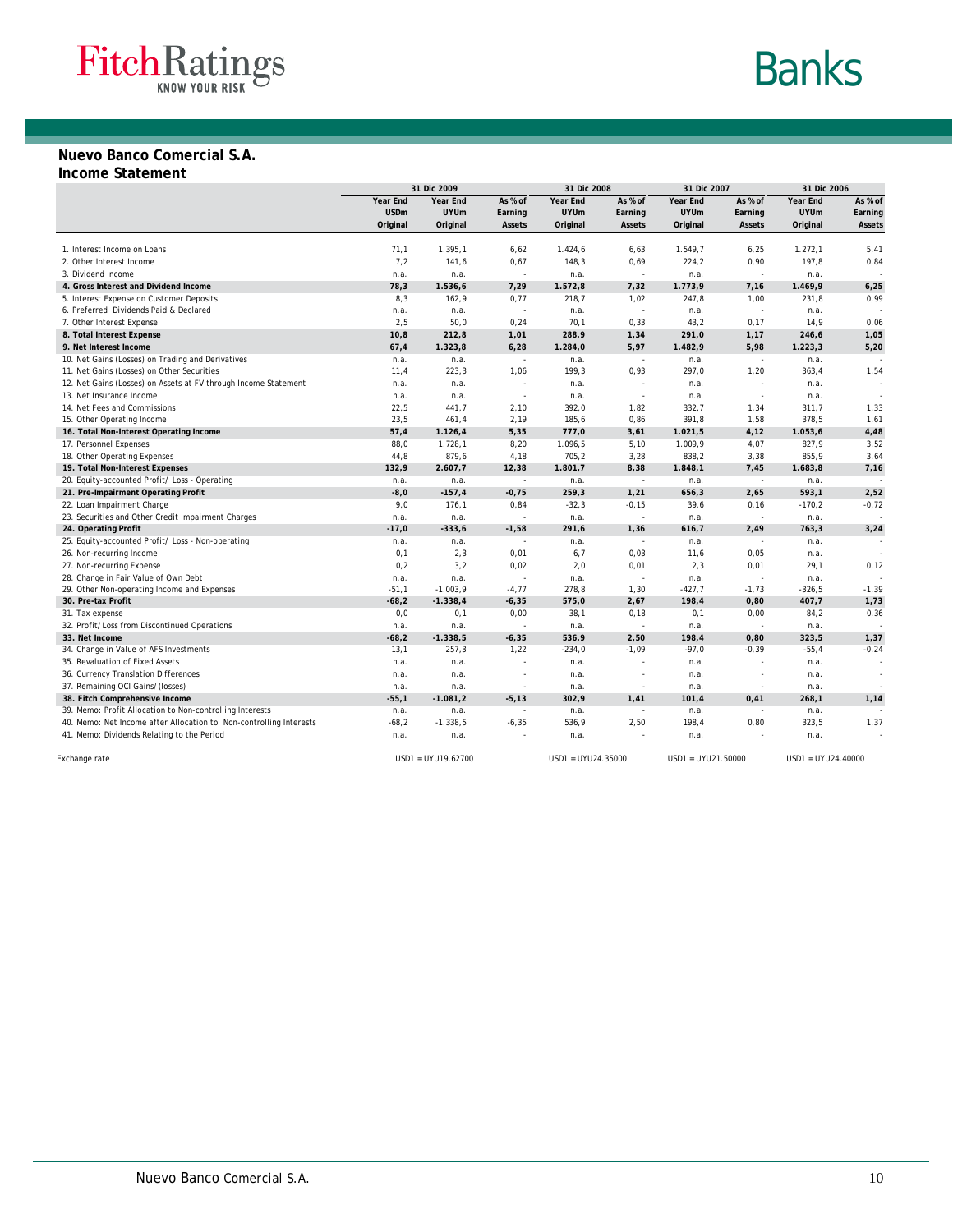

# Banks

#### **Nuevo Banco Comercial S.A.**

#### **Balance Sheet**

|                                                                       | 31 Dic 2009     |                     |                          | 31 Dic 2008          |                          | 31 Dic 2007         |                          | 31 Dic 2006         |                |
|-----------------------------------------------------------------------|-----------------|---------------------|--------------------------|----------------------|--------------------------|---------------------|--------------------------|---------------------|----------------|
|                                                                       | Year End        | Year End            | As % of                  | Year End             | As % of                  | Year End            | As % of                  | Year End            | As % of        |
|                                                                       | <b>USDm</b>     | <b>UYUm</b>         | Assets                   | <b>UYUm</b>          | Assets                   | <b>UYUm</b>         | Assets                   | <b>UYUm</b>         | Assets         |
|                                                                       | Original        | Original            | Original                 | Original             | Original                 | Original            | Original                 | Original            | Original       |
| Assets                                                                |                 |                     |                          |                      |                          |                     |                          |                     |                |
| A. Loans                                                              |                 |                     |                          |                      |                          |                     |                          |                     |                |
| 1. Residential Mortgage Loans                                         | n.a.            | n.a.                | $\sim$                   | n.a.                 | $\sim$                   | n.a.                | $\sim$                   | n.a.                |                |
| 2. Other Mortgage Loans                                               | n.a.            | n.a.                |                          | n.a.                 |                          | n.a.                |                          | n.a.                |                |
| 3. Other Consumer/ Retail Loans                                       | n.a.            | n.a.                |                          | n.a.                 |                          | n.a.                |                          | n.a.                |                |
| 4. Corporate & Commercial Loans                                       | n.a.            | n.a.                |                          | n.a.                 | ×                        | n.a.                | ÷,                       | n.a.                |                |
| 5. Other Loans<br>6. Less: Reserves for Impaired Loans/ NPLs          | 649,1<br>57,8   | 12.740,0<br>1.133,7 | 49,21<br>4,38            | 15.609,6<br>1.232, 1 | 47,96<br>3,79            | 13.232,3<br>1.192,5 | 45,36<br>4,09            | 12.004,7<br>1.361,2 | 43,41<br>4,92  |
| 7. Net Loans                                                          | 591,3           | 11.606,3            | 44,83                    | 14.377,5             | 44,17                    | 12.039,8            | 41,27                    | 10.643,4            | 38,49          |
| 8. Gross Loans                                                        | 649,1           | 12.740,0            | 49,21                    | 15.609,6             | 47,96                    | 13.232,3            | 45,36                    | 12.004,7            | 43,41          |
| 9. Memo: Impaired Loans included above                                | 98,7            | 1.937,2             | 7,48                     | 2.598,1              | 7,98                     | 2.133,2             | 7,31                     | 3.353,2             | 12,13          |
| 10. Memo: Loans at Fair Value included above                          | n.a.            | n.a.                |                          | n.a.                 |                          | n.a.                | ٠                        | n.a.                |                |
| <b>B. Other Earning Assets</b>                                        |                 |                     |                          |                      |                          |                     |                          |                     |                |
| 1. Loans and Advances to Banks                                        | 330,5           | 6.486,7             | 25,06                    | 4.818,4              | 14,80                    | 10.535,2            | 36,11                    | 8.911,0             | 32,23          |
| 2. Trading Securities and at FV through Income                        | 11,8            | 232,3               | 0,90                     | 444,6                | 1,37                     | 118,9               | 0,41                     | 197,1               | 0,71           |
| 3. Derivatives                                                        | n.a.            | n.a.                |                          | n.a.                 | ÷,                       | n.a.                | $\sim$                   | n.a.                |                |
| 4. Available for Sale Securities                                      | 115,8           | 2.273,1             | 8,78                     | 1.322, 8             | 4,06                     | 1.326,5             | 4,55                     | 3.017,2             | 10,91          |
| 5. Held to Maturity Securities                                        | 1,5             | 29,0                | 0,11                     | 36,1                 | 0,11                     | 196,5               | 0,67                     | 220,7               | 0,80           |
| 6. At-equity Investments in Associates                                | n.a.            | n.a.                |                          | n.a.                 | $\sim$                   | n.a.                | ÷,                       | n.a.                |                |
| 7. Other Securities<br>8. Total Securities                            | 22,4<br>151,5   | 439,8<br>2.974,3    | 1,70<br>11,49            | 498,4<br>2.301,9     | 1,53<br>7,07             | 574,3<br>2.216,2    | 1,97<br>7,60             | 535,7<br>3.970,8    | 1,94<br>14,36  |
| 9. Memo: Government Securities included Above                         | n.a.            | n.a.                |                          | 444,6                | 1,37                     | 1.641,9             | 5,63                     | n.a.                |                |
| 10. Investments in Property                                           | n.a.            | n.a.                |                          | n.a.                 | $\sim$                   | n.a.                | ä,                       | n.a.                |                |
| 11. Insurance Assets                                                  | n.a.            | n.a.                |                          | n.a.                 |                          | n.a.                |                          | n.a.                |                |
| 12. Other Earning Assets                                              | n.a.            | n.a.                |                          | n.a.                 | ×                        | n.a.                | ٠                        | n.a.                |                |
| 13. Total Earning Assets                                              | 1.073,4         | 21.067,3            | 81,37                    | 21.497,9             | 66,05                    | 24.791,2            | 84,98                    | 23.525,2            | 85,08          |
| C. Non-Earning Assets                                                 |                 |                     |                          |                      |                          |                     |                          |                     |                |
| 1. Cash and Due From Banks                                            | 164,5           | 3.229,0             | 12,47                    | 9.270,9              | 28,48                    | 2.561,2             | 8,78                     | 2.563,5             | 9,27           |
| 2. Memo: Mandatory Reserves included above                            | n.a.            | n.a.                |                          | n.a.                 |                          | n.a.                |                          | n.a.                |                |
| 3. Foreclosed Real Estate                                             | n.a.            | n.a.                | $\overline{\phantom{a}}$ | n.a.                 | $\overline{\phantom{a}}$ | n.a.                | $\sim$                   | n.a.                |                |
| 4. Fixed Assets                                                       | 45,6            | 894,2               | 3,45                     | 872,0                | 2,68                     | 854,1               | 2,93                     | 737,5               | 2,67           |
| 5. Goodwill                                                           | n.a.            | n.a.                |                          | n.a.                 |                          | n.a.                |                          | n.a.                |                |
| 6. Other Intangibles                                                  | 3,8             | 75,5                | 0,29                     | 61,5                 | 0, 19                    | n.a.                | ä,                       | n.a.                |                |
| 7. Current Tax Assets<br>8. Deferred Tax Assets                       | n.a.<br>n.a.    | n.a.<br>n.a.        |                          | n.a.<br>n.a.         |                          | n.a.<br>n.a.        |                          | n.a.<br>n.a.        |                |
| 9. Discontinued Operations                                            | n.a.            | n.a.                |                          | n.a.                 |                          | n.a.                |                          | n.a.                |                |
| 10. Other Assets                                                      | 31,8            | 623,5               | 2,41                     | 847,8                | 2,60                     | 966,3               | 3,31                     | 824,8               | 2,98           |
| 11. Total Assets                                                      | 1.319,1         | 25.889,5            | 100,00                   | 32.550,0             | 100,00                   | 29.172,7            | 100,00                   | 27.651,1            | 100,00         |
| <b>Liabilities and Equity</b>                                         |                 |                     |                          |                      |                          |                     |                          |                     |                |
| D. Interest-Bearing Liabilities                                       |                 |                     |                          |                      |                          |                     |                          |                     |                |
| 1. Customer Deposits - Current                                        | n.a.            | n.a.                | $\sim$                   | n.a.                 | $\overline{\phantom{a}}$ | n.a.                | $\overline{\phantom{a}}$ | n.a.                |                |
| 2. Customer Deposits - Savings                                        | 1.048,9         | 20.586,8            | 79,52                    | 25.017,0             | 76,86                    | 22.365,5            | 76,67                    | 21.241,3            | 76,82          |
| 3. Customer Deposits - Term                                           | n.a.            | n.a.                | ÷,                       | n.a.                 |                          | n.a.                |                          | n.a.                |                |
| 4. Total Customer Deposits                                            | 1.048,9         | 20.586,8            | 79,52                    | 25.017,0             | 76,86                    | 22.365,5            | 76,67                    | 21.241,3            | 76,82          |
| 5. Deposits from Banks<br>6. Other Deposits and Short-term Borrowings | 27,6<br>8,6     | 542,1<br>168,2      | 2,09<br>0,65             | 1.354,1<br>830,5     | 4,16<br>2,55             | 631,9<br>1.178,8    | 2,17<br>4,04             | 509,2<br>795,0      | 1,84<br>2,88   |
| 7. Total Deposits, Money Market and Short-term Funding                | 1.085, 1        | 21.297,1            | 82,26                    | 27.201,6             | 83,57                    | 24.176,1            | 82,87                    | 22.545,5            | 81,54          |
| 8. Senior Debt Maturing after 1 Year                                  | n.a.            | n.a.                |                          | n.a.                 | $\tilde{\phantom{a}}$    | n.a.                | ×                        | n.a.                |                |
| 9. Subordinated Borrowing                                             | n.a.            | n.a.                |                          | n.a.                 |                          | n.a.                |                          | n.a.                |                |
| 10. Other Funding                                                     | n.a.            | n.a.                |                          | n.a.                 | $\overline{\phantom{a}}$ | n.a.                | Ĭ.                       | n.a.                |                |
| 11. Total Long Term Funding                                           | n.a.            | n.a.                |                          | n.a.                 | $\overline{\phantom{a}}$ | n.a.                | $\overline{\phantom{a}}$ | n.a.                |                |
| 12. Derivatives                                                       | n.a.            | n.a.                |                          | n.a.                 |                          | n.a.                | ٠                        | n.a.                |                |
| 13. Trading Liabilities                                               | n.a.            | n.a.                |                          | n.a.                 | ×                        | n.a.                | $\overline{\phantom{a}}$ | n.a.                |                |
| 14. Total Funding                                                     | 1.085, 1        | 21.297,1            | 82,26                    | 27.201,6             | 83,57                    | 24.176,1            | 82,87                    | 22.545,5            | 81,54          |
| E. Non-Interest Bearing Liabilities                                   |                 |                     |                          |                      |                          |                     |                          |                     |                |
| 1. Fair Value Portion of Debt                                         |                 |                     |                          |                      |                          |                     |                          |                     |                |
|                                                                       | n.a.            | n.a.                |                          | n.a.                 | ÷,                       | n.a.                | ÷,                       | n.a.                |                |
| 2. Credit impairment reserves                                         | n.a.            | n.a.                |                          | n.a.                 |                          | n.a.                | ä,                       | n.a.                |                |
| 3. Reserves for Pensions and Other                                    | 39,2            | 769,3               | 2,97                     | 225,1                | 0,69                     | 178,4               | 0,61                     | 168,1               | 0,61           |
| 4. Current Tax Liabilities                                            | n.a.            | n.a.                |                          | n.a.                 |                          | n.a.                |                          | n.a.                |                |
| 5. Deferred Tax Liabilities                                           | n.a.            | n.a.                |                          | n.a.                 |                          | n.a.                |                          | n.a.                |                |
| 6. Other Deferred Liabilities                                         | n.a.            | n.a.                |                          | n.a.                 |                          | n.a.                |                          | n.a.                |                |
| 7. Discontinued Operations                                            | n.a.            | n.a.                |                          | n.a.                 |                          | n.a.                |                          | n.a.                |                |
| 8. Insurance Liabilities<br>9. Other Liabilities                      | n.a.            | n.a.                |                          | n.a.                 |                          | n.a.                |                          | n.a.                |                |
| 10. Total Liabilities                                                 | 15,7<br>1.140,0 | 308,9<br>22.375,2   | 1,19<br>86,43            | 479,7<br>27.906,5    | 1,47<br>85,73            | 313,7<br>24.668,3   | 1,08<br>84,56            | 331,9<br>23.045,4   | 1,20<br>83,34  |
| F. Hybrid Capital                                                     |                 |                     |                          |                      |                          |                     |                          |                     |                |
| 1. Pref. Shares and Hybrid Capital accounted for as Debt              | n.a.            | n.a.                | $\sim$                   | n.a.                 | $\sim$                   | n.a.                | $\overline{\phantom{a}}$ | n.a.                |                |
| 2. Pref. Shares and Hybrid Capital accounted for as Equity            | n.a.            | n.a.                |                          | n.a.                 | $\overline{\phantom{a}}$ | n.a.                | $\overline{\phantom{a}}$ | n.a.                |                |
| G. Equity                                                             |                 |                     |                          |                      |                          |                     |                          |                     |                |
| 1. Common Equity                                                      | 185,2           | 3.634,0             | 14,04                    | 3.634,0              | 11,16                    | 3.634,0             | 12,46                    | 3.634,0             | 13,14          |
| 2. Non-controlling Interest                                           | n.a.            | n.a.                |                          | n.a.                 |                          | n.a.                |                          | n.a.                |                |
| 3. Securities Revaluation Reserves                                    | 13,1            | 257,3               | 0,99                     | $-234,0$             | $-0,72$                  | $-97,0$             | $-0,33$                  | $-55,4$             | $-0,20$        |
| 4. Foreign Exchange Revaluation Reserves                              | n.a.            | n.a.                |                          | n.a.                 |                          | n.a.                |                          | n.a.                |                |
| 5. Fixed Asset Revaluations and Other Accumulated OCI                 | $-19,2$         | $-377,0$            | $-1,46$                  | 1.243,6              | 3,82                     | 967,4               | 3,32                     | 1.027,0             | 3,71           |
| 6. Total Equity                                                       | 179,1           | 3.514,3             | 13,57                    | 4.643,6              | 14,27                    | 4.504,4             | 15,44                    | 4.605,6             | 16,66          |
| 7. Total Liabilities and Equity                                       | 1.319,1         | 25.889,5            | 100,00                   | 32.550,0             | 100,00                   | 29.172,7            | 100,00                   | 27.651,1            | 100,00         |
| 8. Memo: Fitch Core Capital<br>9. Memo: Fitch Eligible Capital        | 179,1<br>179,1  | 3.514,3<br>3.514,3  | 13,57<br>13,57           | 4.643,6<br>4.643,6   | 14,27<br>14,27           | 4.504,4<br>4.504,4  | 15,44                    | 4.605,6<br>4.605,6  | 16,66<br>16,66 |
|                                                                       |                 |                     |                          |                      |                          |                     | 15,44                    |                     |                |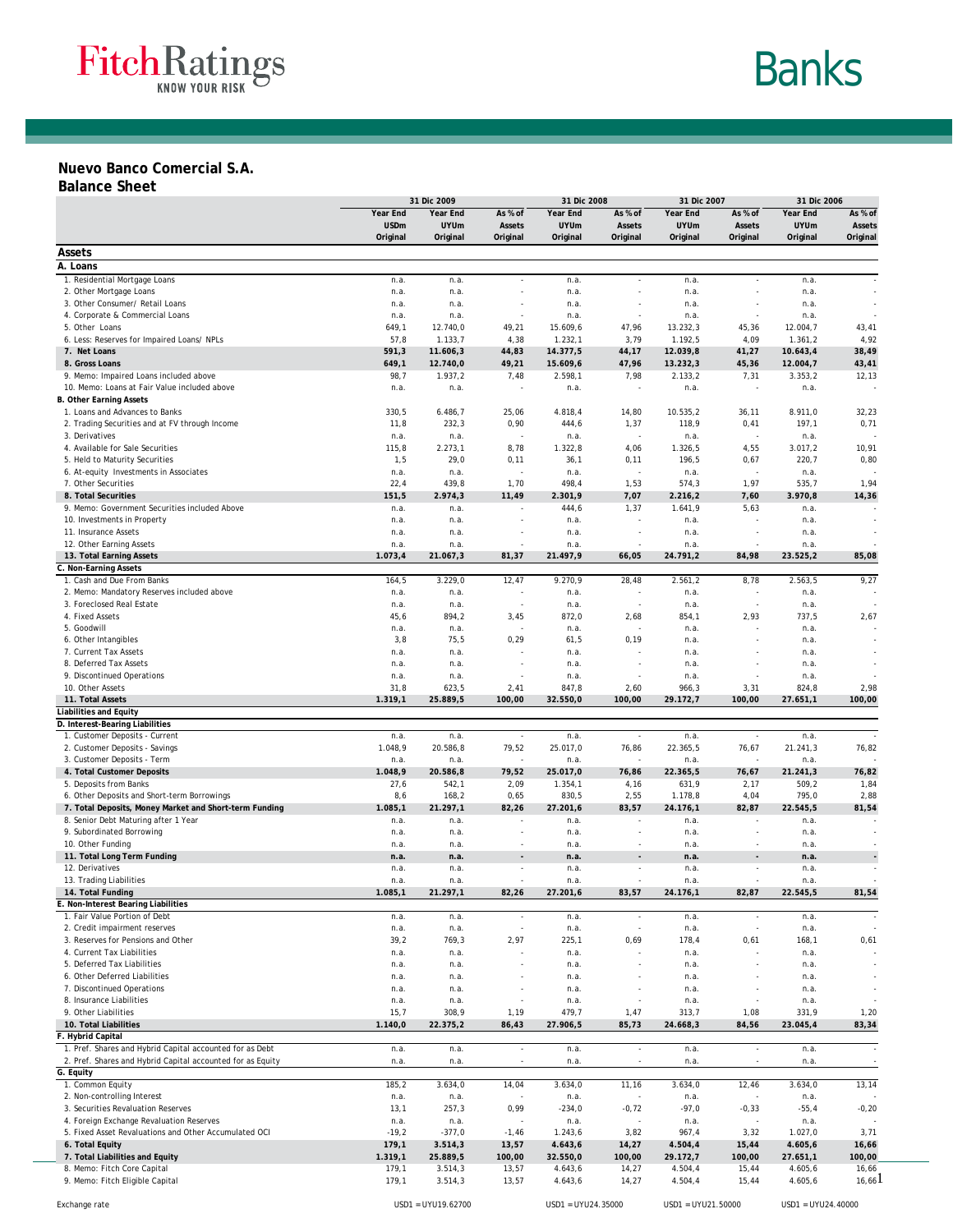

# **Nuevo Banco Comercial S.A. Summary Analytics**

|                                                                        | 31 Dic 2009 | 31 Dic 2008 | 31 Dic 2007 | 31 Dic 2006 |
|------------------------------------------------------------------------|-------------|-------------|-------------|-------------|
|                                                                        | Year End    | Year End    | Year End    | Year End    |
|                                                                        | %           | %           | %           | %           |
|                                                                        | Original    | Original    | Original    | Original    |
|                                                                        |             |             |             |             |
| A. Interest Ratios                                                     |             |             |             |             |
| 1. Interest Income on Loans/ Average Gross Loans                       | 9,84        | 9,88        | 12,28       | 11,41       |
| 2. Interest Expense on Customer Deposits/ Average Customer Deposits    | 0,71        | 0,92        | 1,14        | 1,17        |
| 3. Interest Income/ Average Earning Assets                             | 7,22        | 6,80        | 7,34        | 6,51        |
| 4. Interest Expense/ Average Interest-bearing Liabilities              | 0,88        | 1,12        | 1,25        | 1,18        |
| 5. Net Interest Income/ Average Earning Assets                         | 6,22        | 5,55        | 6,14        | 5,42        |
| 6. Net Int. Inc Less Loan Impairment Charges/ Av. Earning Assets       | 5,39        | 5,69        | 5,97        | 6,17        |
| B. Other Operating Profitability Ratios                                |             |             |             |             |
| 1. Non-Interest Income/ Gross Revenues                                 | 45,97       | 37,70       | 40,79       | 46,28       |
| 2. Non-Interest Expense/ Gross Revenues                                | 106,43      | 87,42       | 73,79       | 73,95       |
| 3. Non-Interest Expense/ Average Assets                                | 8,92        | 5,84        | 6,50        | 6,43        |
| 4. Pre-impairment Op. Profit/ Average Equity                           | $-3,86$     | 5,67        | 14,41       | 13,21       |
| 5. Pre-impairment Op. Profit/ Average Total Assets                     | $-0,54$     | 0,84        | 2,31        | 2,26        |
| 6. Loans and securities impairment charges/ Pre-impairment Op. Profit  | $-111,88$   | $-12,46$    | 6,03        | $-28,69$    |
| 7. Operating Profit/ Average Equity                                    | $-8,18$     | 6,37        | 13,54       | 17,00       |
| 8. Operating Profit/ Average Total Assets                              | $-1,14$     | 0,94        | 2,17        | 2,91        |
| 9. Taxes/ Pre-tax Profit                                               | $-0,01$     | 6,62        | 0,03        | 20,65       |
| C. Other Profitability Ratios                                          |             |             |             |             |
| 1. Net Income/ Average Total Equity                                    | $-32,81$    | 11,74       | 4,36        | 7,21        |
| 2. Net Income/ Average Total Assets                                    | $-4,58$     | 1,74        | 0,70        | 1,23        |
| 3. Fitch Comprehensive Income/ Average Total Equity                    | $-26,51$    | 6,62        | 2,23        | 5,97        |
| 4. Fitch Comprehensive Income/ Average Total Assets                    | $-3,70$     | 0,98        | 0,36        | 1,02        |
| 5. Net Income/ Av. Total Assets plus Av. Managed Assets                | n.a.        | n.a.        | n.a.        | n.a.        |
| D. Capitalization                                                      |             |             |             |             |
| 1. Fitch Eligible Capital/ Regulatory Weighted Risks                   | n.a.        | n.a.        | n.a.        | n.a.        |
| 2. Tangible Common Equity/ Tangible Assets                             | 13,32       | 14,10       | 15,44       | 16,66       |
| 3. Tangible Common Equity/ Total Business Volume                       | 13,28       | 14,08       | 15,44       | 16,66       |
| 4. Tier 1 Regulatory Capital Ratio                                     | n.a.        | n.a.        | n.a.        | n.a.        |
| 5. Total Regulatory Capital Ratio                                      | n.a.        | n.a.        | n.a.        | n.a.        |
| 6. Fitch Eligible Capital/ Tier 1 Regulatory Capital                   | n.a.        | 107,65      | n.a.        | n.a.        |
| 7. Equity/ Total Assets                                                | 13,57       | 14,27       | 15,44       | 16,66       |
| 8. Cash Dividends Paid & Declared/ Net Income                          | n.a.        | n.a.        | n.a.        | n.a.        |
| 9. Cash Dividend Paid & Declared/ Fitch Comprehensive Income           | n.a.        | n.a.        | n.a.        | n.a.        |
| 10. Net Income - Cash Dividends/ Total Equity                          | n.a.        | n.a.        | n.a.        | n.a.        |
| E. Loan Quality                                                        |             |             |             |             |
| 1. Growth of Total Assets                                              | $-20,46$    | 11,58       | 5,50        | 11,70       |
| 2. Growth of Gross Loans                                               | $-18,38$    | 17,97       | 10,23       | 16,72       |
| 3. Impaired Loans(NPLs)/ Gross Loans                                   | 15,21       | 16,64       | 16,12       | 27,93       |
| 4. Reserves for Impaired Loans/ Gross loans                            | 8,90        | 7,89        | 9,01        | 11,34       |
| 5. Reserves for Impaired Loans/ Impaired Loans                         | 58,52       | 47,42       | 55,90       | 40,59       |
| 6. Impaired Loans less Reserves for Imp Loans/ Equity                  | 22,87       | 29,42       | 20,88       | 43,25       |
| 7. Loan Impairment Charges/ Average Gross Loans                        | 1,24        | $-0,22$     | 0,31        | $-1,53$     |
| 8. Net Charge-offs/ Average Gross Loans                                | 1,16        | 0,64        | 1,12        | 0,00        |
| 9. Impaired Loans + Foreclosed Assets/ Gross Loans + Foreclosed Assets | n.a.        | n.a.        | n.a.        | n.a.        |
| F. Funding                                                             |             |             |             |             |
| 1. Loans/ Customer Deposits                                            | 61,88       | 62,40       | 59,16       | 56,52       |
| 2. Interbank Assets/ Interbank Liabilities                             | 1.196,67    | 355,85      | 1.667,33    | 1.749,95    |
|                                                                        |             |             |             |             |